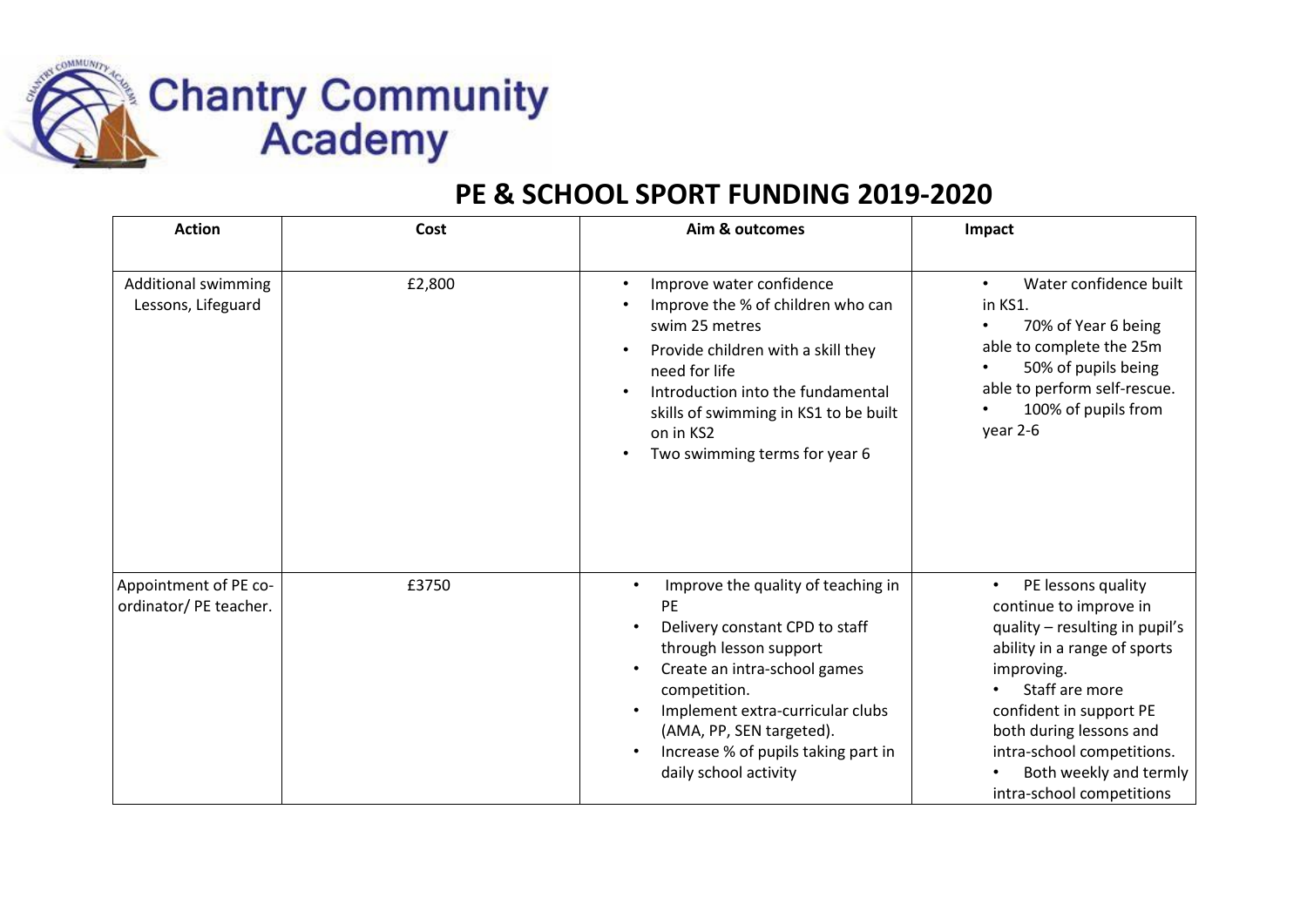

|                       |                                                                     | Develop a love for PE culture in<br>$\bullet$<br>school.<br>Increase the range of sports on<br>offer during curriculum time                                     | More opportunities for<br>pupils to represent the<br>academy at inter-school<br>competitions.<br>A love for PE from<br>pupils fully imbedded in<br>school.                                                                                                                                                          |
|-----------------------|---------------------------------------------------------------------|-----------------------------------------------------------------------------------------------------------------------------------------------------------------|---------------------------------------------------------------------------------------------------------------------------------------------------------------------------------------------------------------------------------------------------------------------------------------------------------------------|
| Transport             | Mini-Bus Lease (£1200)<br>Mini-Bus Drivers (£4148)<br>Total - £5348 | Transport to competitions (Trust,<br>$\bullet$<br>level 2 and county)<br>Transport to swimming<br>Transport to collect equipment                                | Participation to 10 level<br>2 competitions<br>Participation in 3 trust<br>competitions<br>Weekly swimming<br>lessons                                                                                                                                                                                               |
| Trust support (Dance) | £2400                                                               | Weekly CPD to start to improve<br>$\bullet$<br>confidence and competence<br>teaching dance<br>To provide our pupils assess to<br>outstanding teaching for dance | Increased interest in<br>dance by both staff and<br>pupils resulting in a dance<br>club.<br>Entry to virtual dance<br>competitions<br>Pupils registering their<br>interest for external dance<br>clubs.<br>Increase activity for all<br>pupils through dance<br>lessons in addition to their<br>regular PE lessons. |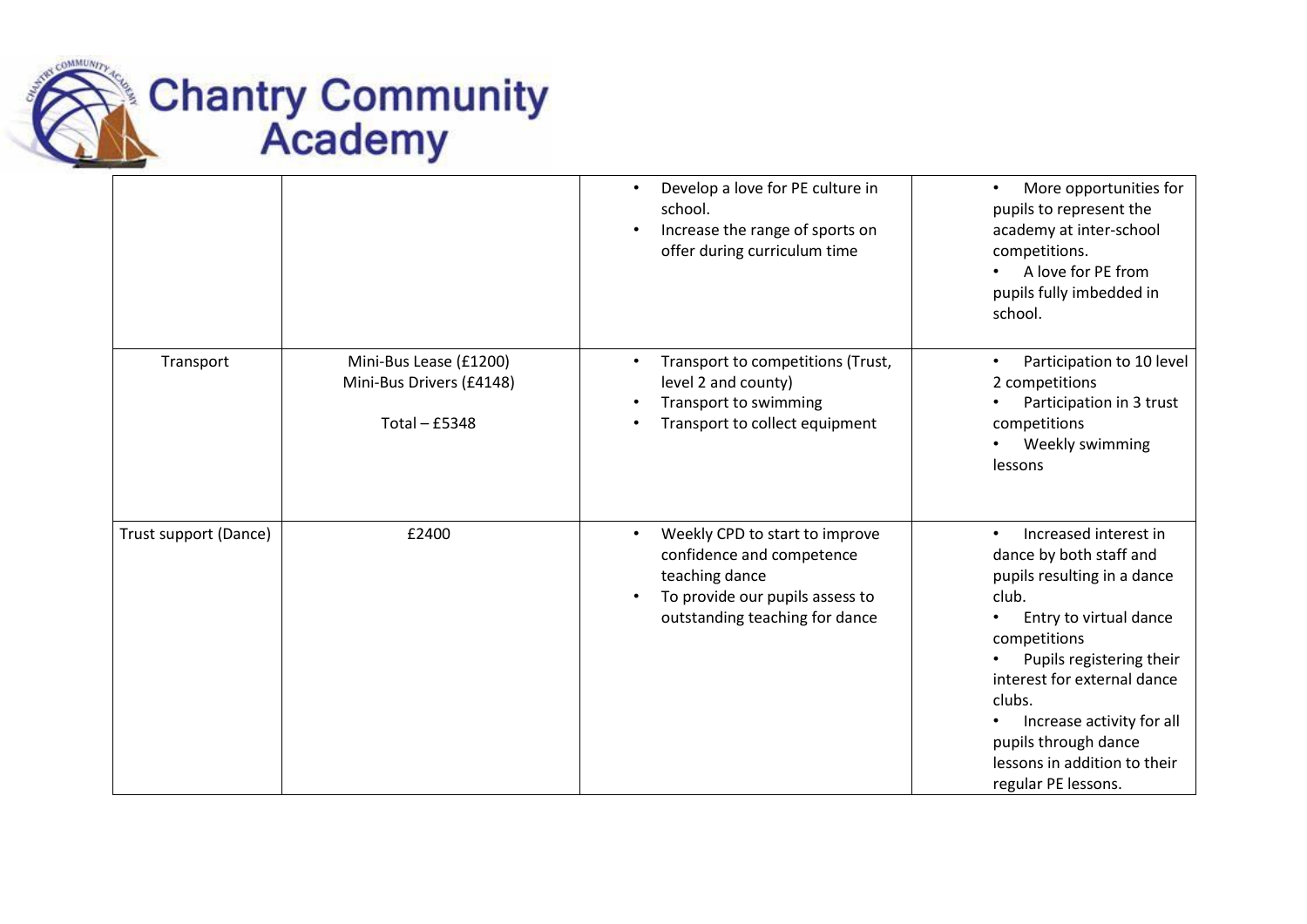

| Carry forward | £2142 | Purchase of increased volume of<br>basic PE equipment (cones, bibs,                                                            | All pupils were able to<br>mostly continue with their                   |
|---------------|-------|--------------------------------------------------------------------------------------------------------------------------------|-------------------------------------------------------------------------|
| Equipment     |       | balls, bats etc) to allow PE to be<br>continued in the following year in a<br>safe manner while following our<br>covid policy. | regular PE curriculum and<br>timetable with no or little<br>disruption. |

**Grand Total: £19,330**